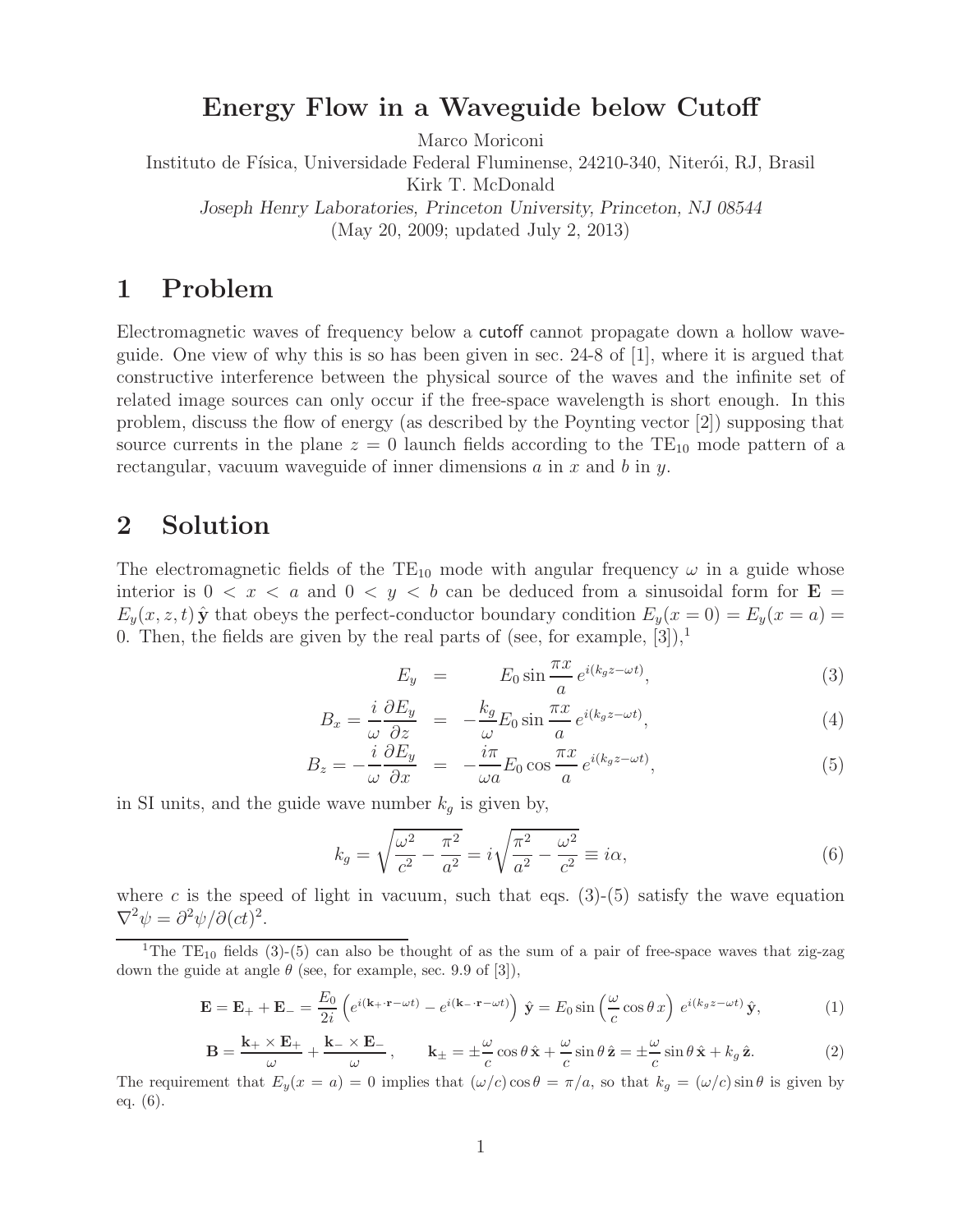#### **2.1 Above Cutoff**

For frequencies  $\omega > \pi c/a$  the guide wave number  $k_g$  is real, and the fields (3)-(5) can be written as,

$$
E_y = E_0 \sin \frac{\pi x}{a} \cos(k_g z - \omega t), \tag{7}
$$

$$
B_x = -\frac{k_g}{\omega} E_0 \sin \frac{\pi x}{a} \cos(k_g z - \omega t), \tag{8}
$$

$$
B_z = \frac{\pi}{\omega a} E_0 \cos \frac{\pi x}{a} \sin(k_g z - \omega t). \tag{9}
$$

The (instantaneous) Poynting vector in this case is,

$$
\mathbf{S} = \frac{\mathbf{E} \times \mathbf{B}}{\mu_0} = \frac{c}{Z_0} (E_y B_z \hat{\mathbf{x}} - E_y B_x \hat{\mathbf{z}})
$$
  
= 
$$
\frac{cE_0^2}{Z_0} \left( \frac{\pi}{4\omega a} \sin \frac{2\pi x}{a} \sin[2(k_g z - \omega t)] \hat{\mathbf{x}} + \frac{k_g}{\omega} \sin^2 \frac{\pi x}{a} \cos^2(k_g z - \omega t) \hat{\mathbf{z}} \right), \quad (10)
$$

where  $Z_0 = \sqrt{\mu_0/\epsilon_0} = 377 \Omega$ , and  $\epsilon_0$  and  $\mu_0$  are the permittivity and the permeability of the vacuum, respectively. The time-average Poynting vector is,

$$
\langle \mathbf{S} \rangle = \frac{k_g}{\omega} \frac{c E_0^2}{2Z_0} \sin^2 \frac{\pi x}{a} \hat{\mathbf{z}} = \frac{c}{v_p} \frac{E_0^2}{2Z_0} \sin^2 \frac{\pi x}{a} \hat{\mathbf{z}},\tag{11}
$$

corresponding to flow of energy down the guide with phase velocity,

$$
v_p = \frac{\omega}{k_g} = \frac{c}{\sqrt{1 - \left(\frac{\pi c}{\omega a}\right)^2}} > c,\tag{12}
$$

and with group velocity,

$$
v_g = \frac{d\omega}{d\,k_g} = c\sqrt{1 - \left(\frac{\pi c}{\omega a}\right)^2} = \frac{c^2}{v_p} < c. \tag{13}
$$

The Poynting vector  $(10)$  also describes a flow of energy in the x-direction that oscillates in time, indicating a transverse rearrangement (separately for x greater and less than  $a/2$ ) of energy stored within the guide as this energy propagates down the guide. No energy flows into or out of the guide walls in the limit that they are perfect conductors.

#### **2.2 Below Cutoff**

For frequencies  $\omega < \pi c/a$  the guide wave number  $k_g$  is imaginary, and the fields (3)-(5) can be written in terms of the real parameter  $\alpha$  (defined in eq. (6)) as,

$$
E_y = E_0 \sin \frac{\pi x}{a} e^{-\alpha z} \cos \omega t, \qquad (14)
$$

$$
B_x = -\frac{\alpha}{\omega} E_0 \sin \frac{\pi x}{a} e^{-\alpha z} \sin \omega t, \tag{15}
$$

$$
B_z = -\frac{\pi}{\omega a} E_0 \cos \frac{\pi x}{a} e^{-\alpha z} \sin \omega t.
$$
 (16)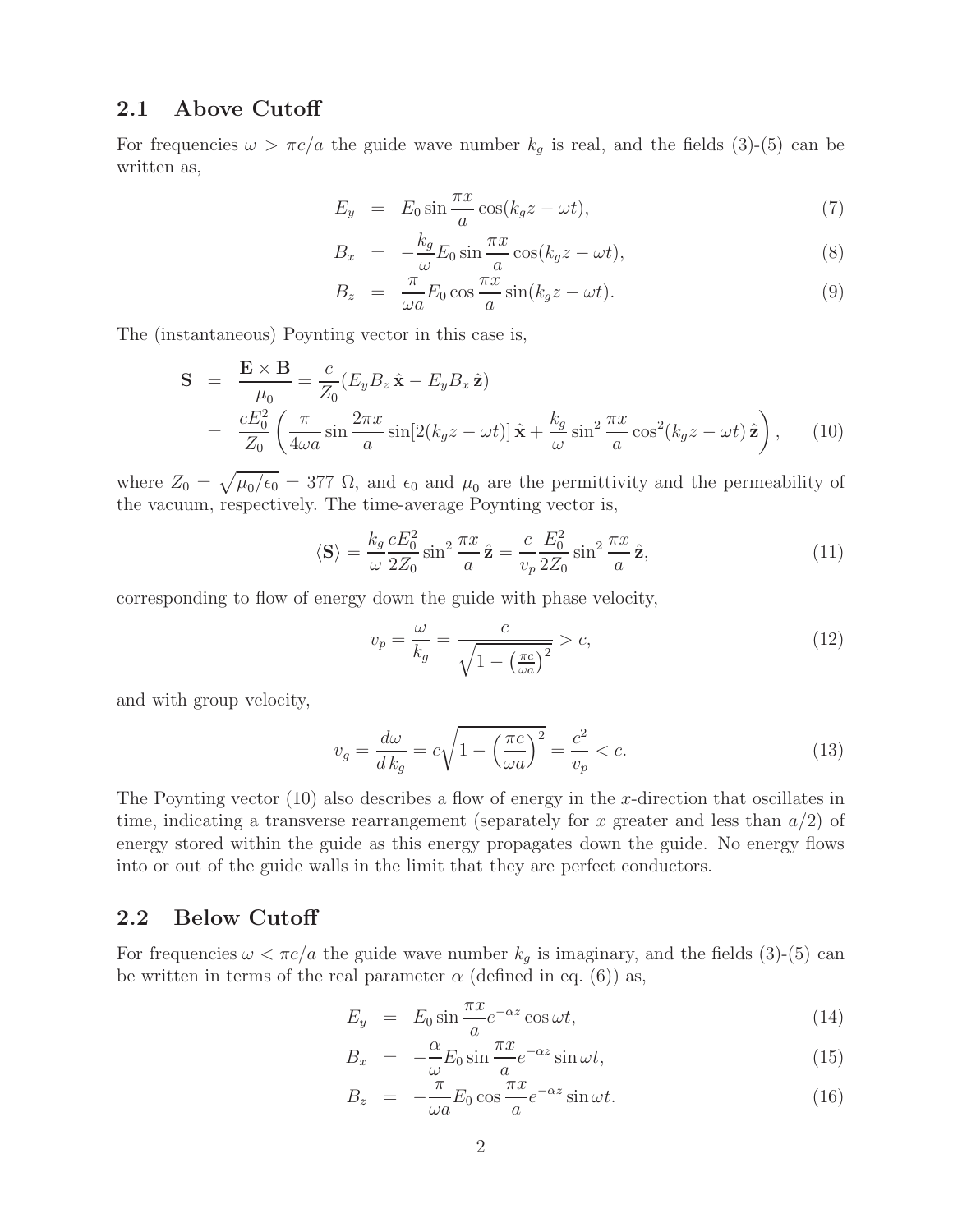The Poynting vector in this case is,

$$
\mathbf{S} = \frac{cE_0^2}{2Z_0} \left( -\frac{\pi}{2\omega a} \sin \frac{2\pi x}{a} \hat{\mathbf{x}} + \frac{\alpha}{\omega} \sin^2 \frac{\pi x}{a} \hat{\mathbf{z}} \right) e^{-2\alpha z} \sin 2\omega t.
$$
 (17)

The time-average Poynting vector is zero, and there is no net flow of energy away from the sources in the plane  $z = 0$ .

The Poynting vector  $(17)$  does describe an energy flow in the *z*-direction, but this energy propagates only characteristic distance  $z \approx 2/\alpha$  ( $\approx a$  for low  $\omega$ ) before returning back to the sources. Again, there is also a flow of energy in the x-direction that oscillates in time, indicating an oscillatory rearrangement of energy stored within the guide and close to the sources.

In more detail, the instantaneous density  $u$  of electromagnetic energy in the guide is,

$$
u = \frac{\epsilon_0 E^2}{2} + \frac{B^2}{2\mu_0}
$$
  
\n
$$
= \frac{E_0^2}{2} \left( \epsilon_0 \sin^2 \frac{\pi x}{a} e^{-2\alpha z} \cos^2 \omega t + \frac{\alpha^2}{\mu_0 \omega^2} \sin^2 \frac{\pi x}{a} e^{-2\alpha z} \sin^2 \omega t + \frac{\pi^2}{\mu_0 \omega^2 a^2} \cos^2 \frac{\pi x}{a} e^{-2\alpha z} \sin^2 \omega t \right)
$$
  
\n
$$
= \frac{E_0^2}{2} \left( \epsilon_0 \sin^2 \frac{\pi x}{a} e^{-2\alpha z} \cos 2\omega t + \frac{\pi^2}{\mu_0 \omega^2 a^2} e^{-2\alpha z} \sin^2 \omega t \right)
$$
  
\n
$$
= \frac{cE_0^2}{2Z_0} \left( \frac{1}{c^2} \sin^2 \frac{\pi x}{a} e^{-2\alpha z} \cos 2\omega t + \frac{\pi^2}{\omega^2 a^2} e^{-2\alpha z} \sin^2 \omega t \right),
$$
 (18)

recalling eq. (6). Then,

$$
\frac{\partial u}{\partial t} = \frac{cE_0^2}{2Z_0} \left( \frac{\pi^2}{\omega a^2} - \frac{2\omega}{c^2} \sin^2 \frac{\pi x}{a} \right) e^{-2\alpha z} \sin 2\omega t \n= \frac{cE_0^2}{2Z_0} \left( \frac{\pi^2}{\omega a^2} \sin \frac{2\pi x}{a} + \frac{2\alpha^2}{\omega} \sin^2 \frac{\pi x}{a} \right) e^{-2\alpha z} \sin 2\omega t = -\nabla \cdot \mathbf{S},
$$
\n(19)

again using eq. (6) for  $\alpha$ , which verifies that electromagnetic energy is conserved under the flow (17).

To use the language of antennas, we can say that the electromagnetic fields in a waveguide operated below its cutoff frequency include only near field terms; there are no far fields in this case.<sup>2</sup>

# **References**

[1] R.P. Feynman, R.B. Leighton and M. Sands, *The Feynman Lectures on Physics*, Vol. II (Addison-Wesley, 1964), http://www.feynmanlectures.caltech.edu/II\_24.html#Ch24-S8

<sup>2</sup>Another term associated with waves is "evanescent," meaning waves that are "tied" to some matter and do not transport energy to "infinity." All waves in waveguides are "evanescent." See, for example, [4] for a general discussion.